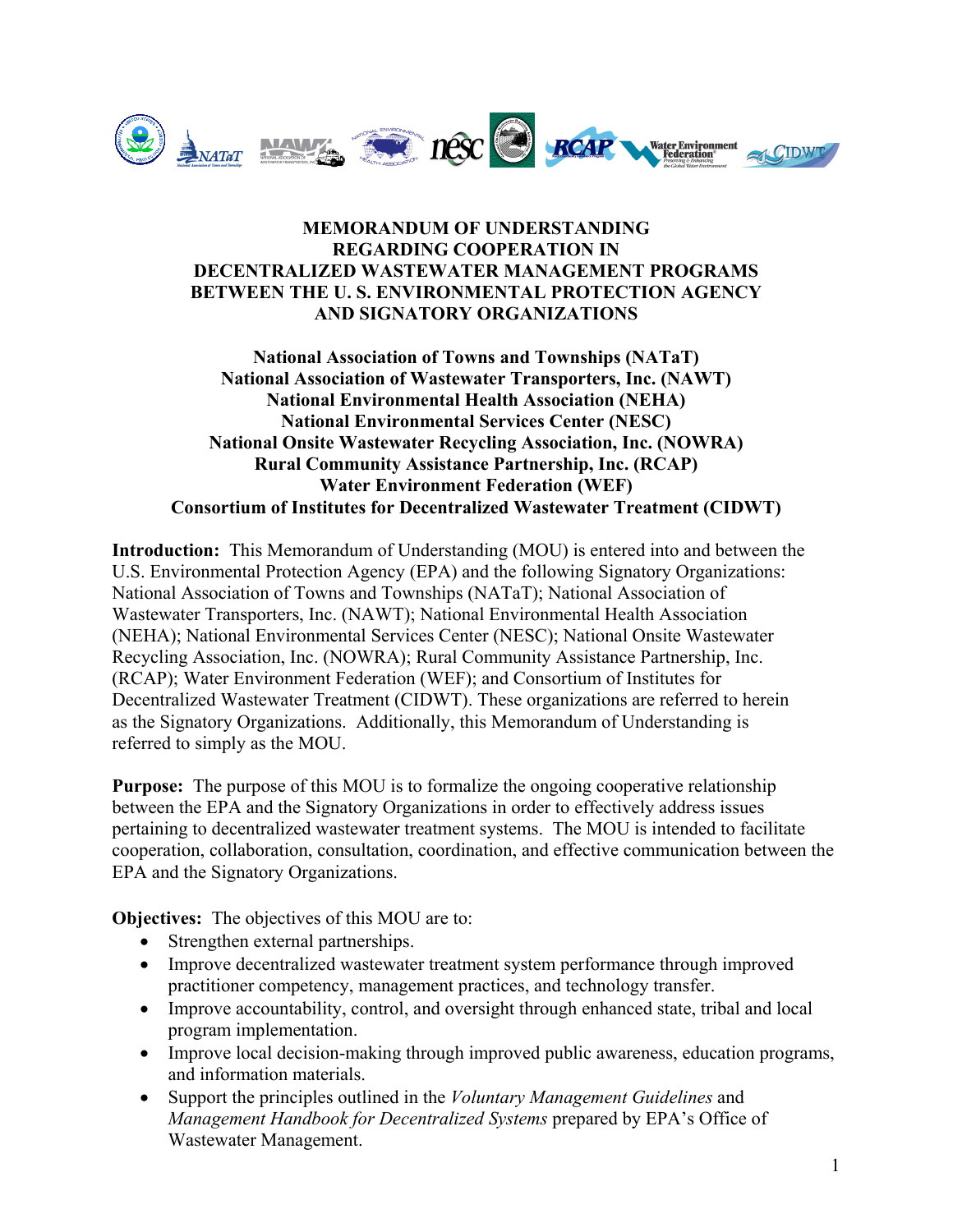**Collaborative Activities:** EPA and the Signatory Organizations will collaborate on activities that may include, but are not limited to, the following tasks:

- Develop effective mechanisms for information exchange among signatories on program activities, regulations, and plans for engaging members in decentralized system activities.
- Develop a public awareness effort to promote improved system performance.
- Develop materials and participate as presenters or trainees in conferences and training events held by EPA or other Signatory Organizations.
- Provide feedback on upcoming products and materials.
- Provide technical assistance to members of the Signatory Organizations, as appropriate.
- Conduct outreach activities to stakeholder groups that are not represented in this MOU.

**EPA and Signatory Organization Activities:** EPA and the Signatory Organizations will provide information to their staff about this MOU, and encourage them to become knowledgeable about decentralized wastewater systems.Specific activities to be conducted by each organization are listed in a separate work plan.

**Steering Committee Activities:** A Steering Committee composed of at least one representative of EPA and each of the Signatory Organizations will be instituted to provide leadership and direction for the MOU. The Steering Committee activities may include, but are not limited to, the following actions:

- Developing a one year action plan that integrates the activities of the EPA and the Signatory Organizations. Each year, the action plan will be updated to reflect upcoming plans.
- Developing annual reports to track and evaluate progress. The Steering Committee will distribute meeting summaries and reports to their respective organizations. Results of activities conducted under this MOU will be advertised to members of the organizations.
- The Steering Committee will hold annual meetings and communicate regularly via phone or web-based conferencing.

**Duration of Agreement:** The duration of this document is three years. Any Signatory Organization may withdraw, in whole or in part, with written notice to EPA and the other Signatory Organizations. This document may be updated and periodically amended with concurrence of all Signatory Organizations.

### **Limits:**

1. Nothing in this MOU, in and of itself, obligates EPA or the Signatory Organizations to expend appropriations or to enter into any contract, assistance agreement, interagency agreement, or to incur other financial obligations. The Signatories understand that they may not submit a claim for compensation for services to EPA solely on the basis of this MOU. Any endeavor involving reimbursement or contribution of funds between the parties to this MOU will be handled in accordance with applicable laws, regulations, and procedures, and will be subject to separate subsidiary agreements that will be effected in writing by representatives of both parties.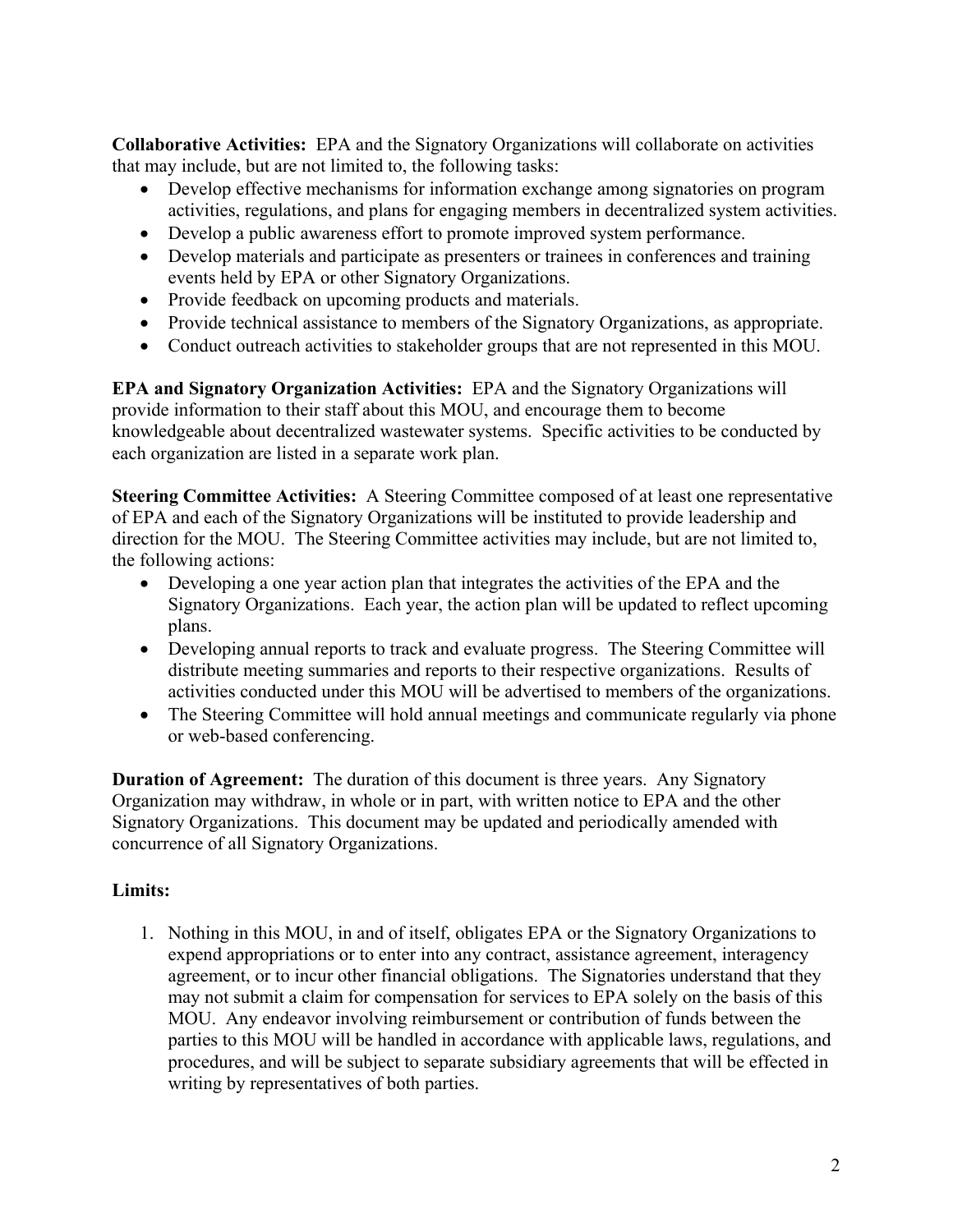- 2. EPA may not endorse the purchase or sale of products and services provided by the Signatory Organizations or any of their consultants, contractors or service providers.
- 3. This MOU does not create any right or benefit, substantive or procedural, enforceable by law or equity against EPA, or the Signatory Organizations, their officers or employees, or any other person. This MOU does not apply to any person outside of EPA or the Signatory Organizations.
- 4. This MOU does not supercede, alter, supplement, vary or otherwise change financial assistance agreements entered into by EPA with any of the Signatory Organizations. It does not relieve any of the non-Federal Signatories Organizations of obligations or duties contained in financial assistance agreements.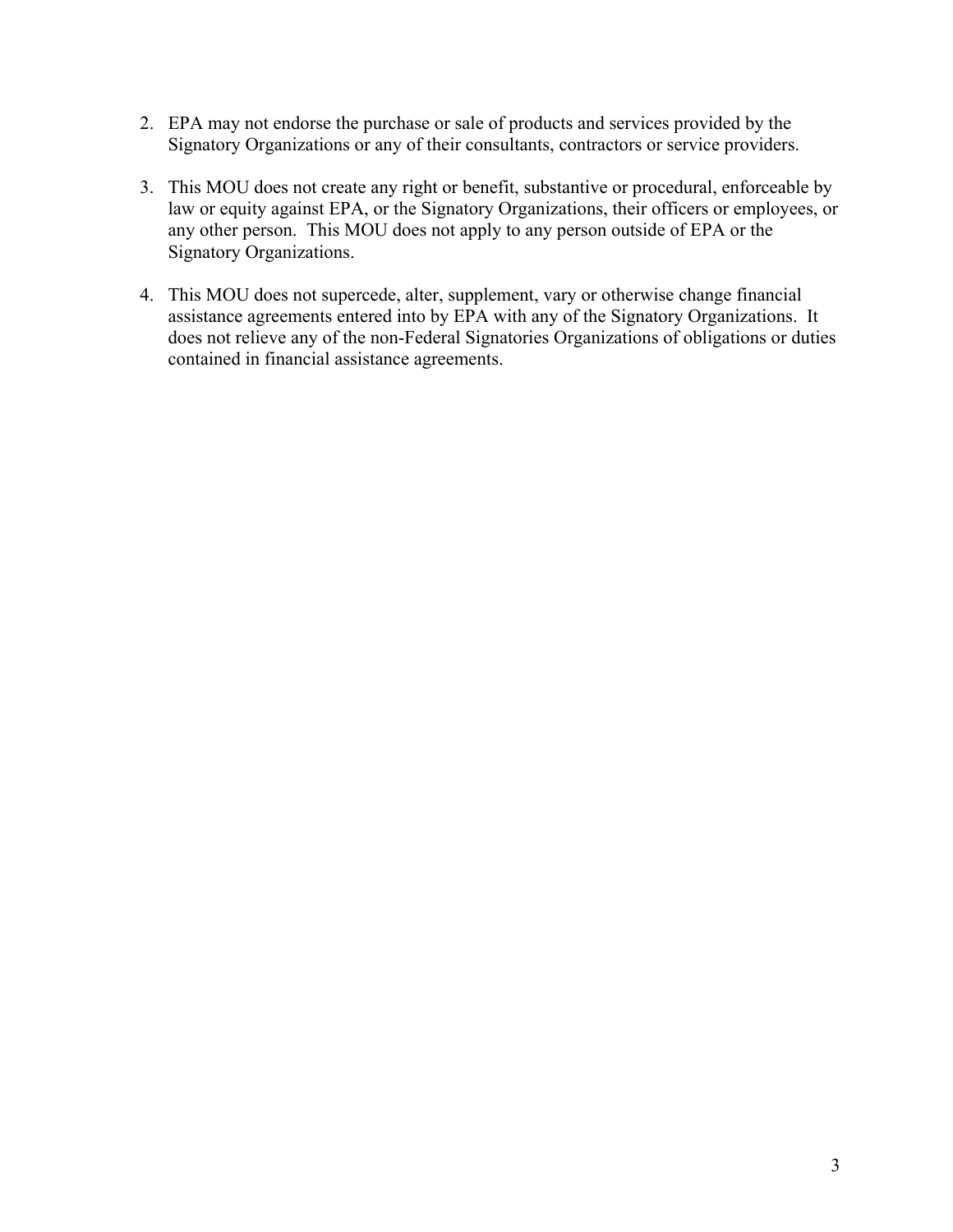Acceptance: The undersigned agree, on this \_\_\_\_\_ day of \_\_\_\_\_\_\_\_\_, 2005, to the program described in this Memorandum of Understanding.

**\_\_\_\_\_\_\_\_\_\_\_\_\_\_\_\_\_\_\_\_\_\_\_ \_\_\_\_\_\_\_\_\_\_\_\_\_\_\_\_\_\_\_\_\_\_\_**

**\_\_\_\_\_\_\_\_\_\_\_\_\_\_\_\_\_\_\_\_\_\_\_ \_\_\_\_\_\_\_\_\_\_\_\_\_\_\_\_\_\_\_\_\_\_\_**

**\_\_\_\_\_\_\_\_\_\_\_\_\_\_\_\_\_\_\_\_\_\_\_ \_\_\_\_\_\_\_\_\_\_\_\_\_\_\_\_\_\_\_\_\_\_\_**

ALLEN R. FRISCHKORN, JR. BRUCE FOX Executive Director President Townships Transporters, Inc.

**\_\_\_\_\_\_\_\_\_\_\_\_\_\_\_\_\_\_\_\_\_\_\_\_\_\_\_\_\_\_\_ \_\_\_\_\_\_\_\_\_\_\_\_\_\_\_\_\_\_\_\_\_\_\_\_\_\_\_\_\_\_\_**  National Association of Towns and National Association of Wastewater

Date Date Date

 $\mathcal{L} = \{ \mathcal{L} \mid \mathcal{L} \in \mathcal{L} \}$ JAMES BALSAMO RICK PHALUNAS President Interim Executive Director Association

National Environmental Health National Environmental Services Center

Date Date Date

 $\mathcal{L} = \{ \mathcal{L} \mid \mathcal{L} \in \mathcal{L} \}$ RAYMOND PEAT RANDY ADAMS President Executive Director National Onsite Wastewater Recycling Rural Community Assistance Association, Inc. Partnership, Inc.

Date Date Date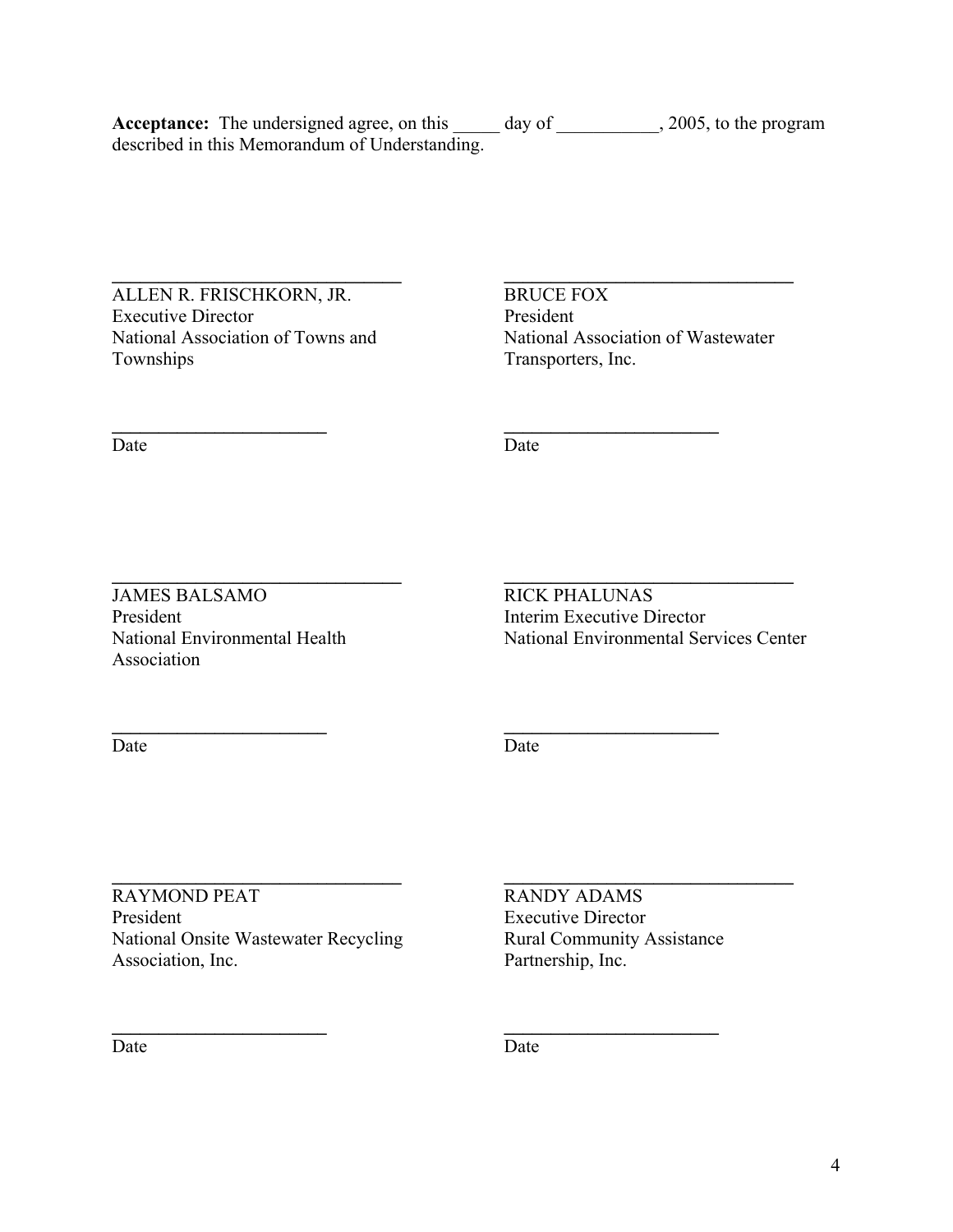WILLIAM J. BERTERA KITT FARRELL-POE Executive Director<br>
Water Environment Federation<br>
Consortium of Institutes for Water Environment Federation

Decentralized Wastewater Treatment

Date Date Date

**\_\_\_\_\_\_\_\_\_\_\_\_\_\_\_\_\_\_\_\_\_\_\_\_\_\_\_\_\_\_\_ \_\_\_\_\_\_\_\_\_\_\_\_\_\_\_\_\_\_\_\_\_\_\_\_\_\_\_\_\_\_\_** 

**\_\_\_\_\_\_\_\_\_\_\_\_\_\_\_\_\_\_\_\_\_\_\_ \_\_\_\_\_\_\_\_\_\_\_\_\_\_\_\_\_\_\_\_\_\_\_**

BENJAMIN H. GRUMBLES Assistant Administrator for Water U.S. Environmental Protection Agency

**\_\_\_\_\_\_\_\_\_\_\_\_\_\_\_\_\_\_\_\_\_\_\_** 

**\_\_\_\_\_\_\_\_\_\_\_\_\_\_\_\_\_\_\_\_\_\_\_\_\_\_\_\_\_\_\_** 

Date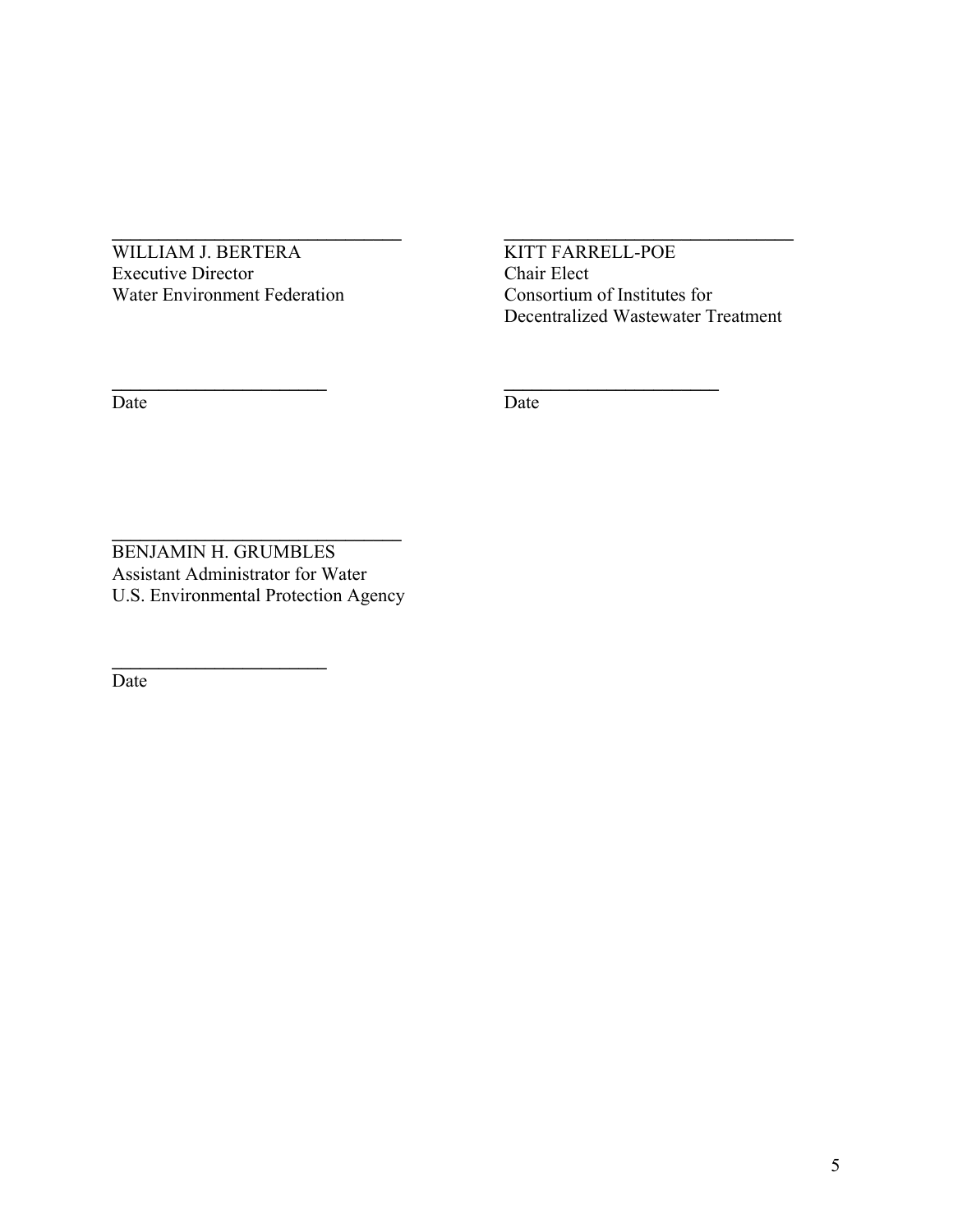# **ATTACHMENT**

# **Areas of Involvement**

For the purposes of this effort only, the parties agree to the following activities:

| Organization                                                         | <b>Actions</b>                                                                                                                                                                                                                                                                                                                                                                                                                                                                                                                                                                                                                                                                                                                                                                                                         |
|----------------------------------------------------------------------|------------------------------------------------------------------------------------------------------------------------------------------------------------------------------------------------------------------------------------------------------------------------------------------------------------------------------------------------------------------------------------------------------------------------------------------------------------------------------------------------------------------------------------------------------------------------------------------------------------------------------------------------------------------------------------------------------------------------------------------------------------------------------------------------------------------------|
| <b>National Association of</b><br><b>Towns and Townships</b>         | Disseminate information about decentralized systems through publications,<br>$\bullet$<br>email lists, member newsletters, conferences, speakers, town and township<br>governments, and other useful venues.                                                                                                                                                                                                                                                                                                                                                                                                                                                                                                                                                                                                           |
| <b>National Association of</b><br>Wastewater<br>Transporters, Inc.   | Participate in the education of its members, regulatory officials, and<br>$\bullet$<br>homeowners on onsite and decentralized systems.<br>Provide training, certification courses, and continuing education to raise the<br>$\bullet$<br>level of competence of its service providers.<br>Expand its educational programs that assist members to be recognized as<br>$\bullet$<br>providers of Operation and Maintenance Programs to the industry.<br>Continue training and certifying the industry personnel in inspection<br>$\bullet$<br>procedures.<br>Possibly also develop a Pump Truck Driver Training and Certification<br>$\bullet$<br>Program.                                                                                                                                                               |
| <b>National</b><br><b>Environmental Health</b><br><b>Association</b> | Promote proper installation, inspection, management and regulation of<br>$\bullet$<br>decentralized wastewater systems.<br>Disburse information through use of the NEHA website, e-mail list, and the<br>$\bullet$<br>Journal of Environmental Health.<br>Invite EPA Speakers and visiting scientists to speak at the NEHA Annual<br>$\bullet$<br>Educational Conference and Exhibition.<br>Promote decentralized wastewater education at conference conventions.<br>• Develop and administer a multi-level certification program for decentralized<br>system installers.<br>Provide feedback and needs assessment on decentralized wastewater systems.<br>$\bullet$<br>Continue to build support among environmental health professionals for the<br>$\bullet$<br>EPA Decentralized Wastewater Management Guidelines. |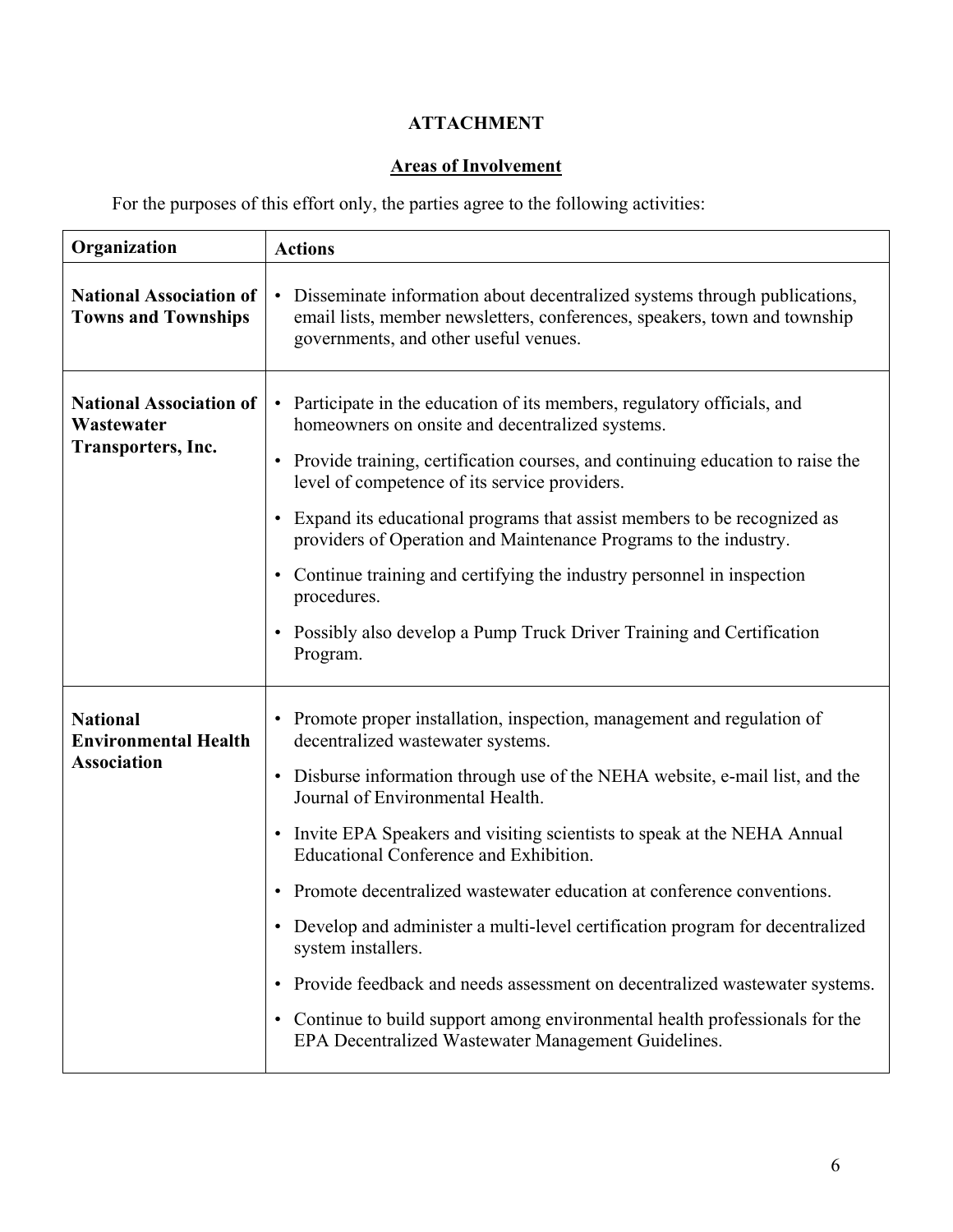| Organization                                                               | <b>Actions</b>                                                                                                                                                                                                                                                                                                                  |
|----------------------------------------------------------------------------|---------------------------------------------------------------------------------------------------------------------------------------------------------------------------------------------------------------------------------------------------------------------------------------------------------------------------------|
| <b>National</b><br><b>Environmental</b><br><b>Services Center</b>          | Serve as a national resource and clearinghouse to the MOU partners and to the<br>$\bullet$<br>nation on onsite management efforts.                                                                                                                                                                                              |
|                                                                            | Continue to work with communities directly and explore the need for<br>$\bullet$<br>additional community resources to move them towards management systems.                                                                                                                                                                     |
|                                                                            | Continue to work with local and state governments and NGOs to increase the<br>$\bullet$<br>number of managed systems.                                                                                                                                                                                                           |
|                                                                            | Continue to work with the partners to create training experiences through the<br>$\bullet$<br>environmental training program that will allow partner staff members to<br>become more knowledgeable on onsite management options.                                                                                                |
|                                                                            | • Continue to serve as a national clearinghouse for all documents and<br>information on onsite management, and encourage all partners to submit<br>documents and success stories so that they may be shared nationally. Produce<br>information sheets, technology fact sheets and other management resources as<br>funds allow. |
|                                                                            | Continue to use telephone technical assistance and maintain web-based<br>$\bullet$<br>databases and website to share information nationally.                                                                                                                                                                                    |
|                                                                            | Continue to publish case studies and other articles in its nationally distributed<br>$\bullet$<br>magazine, the <i>Small Flows Quarterly</i> .                                                                                                                                                                                  |
|                                                                            | Continue its efforts to explore innovative solutions to onsite management and<br>$\bullet$<br>share those solutions nationally.                                                                                                                                                                                                 |
| <b>National Onsite</b><br><b>Wastewater Recycling</b><br>Association, Inc. | Establish and conduct a national education and information program directed<br>$\bullet$<br>to home and business owners, the home building, realty and finance<br>industries, and regulatory officials about the planning, management, and<br>operation of decentralized wastewater systems.                                    |
|                                                                            | May develop a special school education project about decentralized systems.<br>$\bullet$                                                                                                                                                                                                                                        |
|                                                                            | Identify economic and legislative barriers and opportunities to address<br>$\bullet$<br>decentralized systems through its annual conference website links and other<br>forums.                                                                                                                                                  |
|                                                                            | Develop and conduct a Qualifying Installer Education and Training<br>$\bullet$<br>Curriculum that integrates with the NEHA certification program.                                                                                                                                                                               |
|                                                                            | Establish and conduct a national Certification Program for all states' training<br>$\bullet$<br>centers and responsible management entities.                                                                                                                                                                                    |
|                                                                            | Promote the integration of watershed management and sustainable development<br>$\bullet$<br>in planning for decentralized systems through programs and forums, and<br>establish an international resource database of case studies and practices.                                                                               |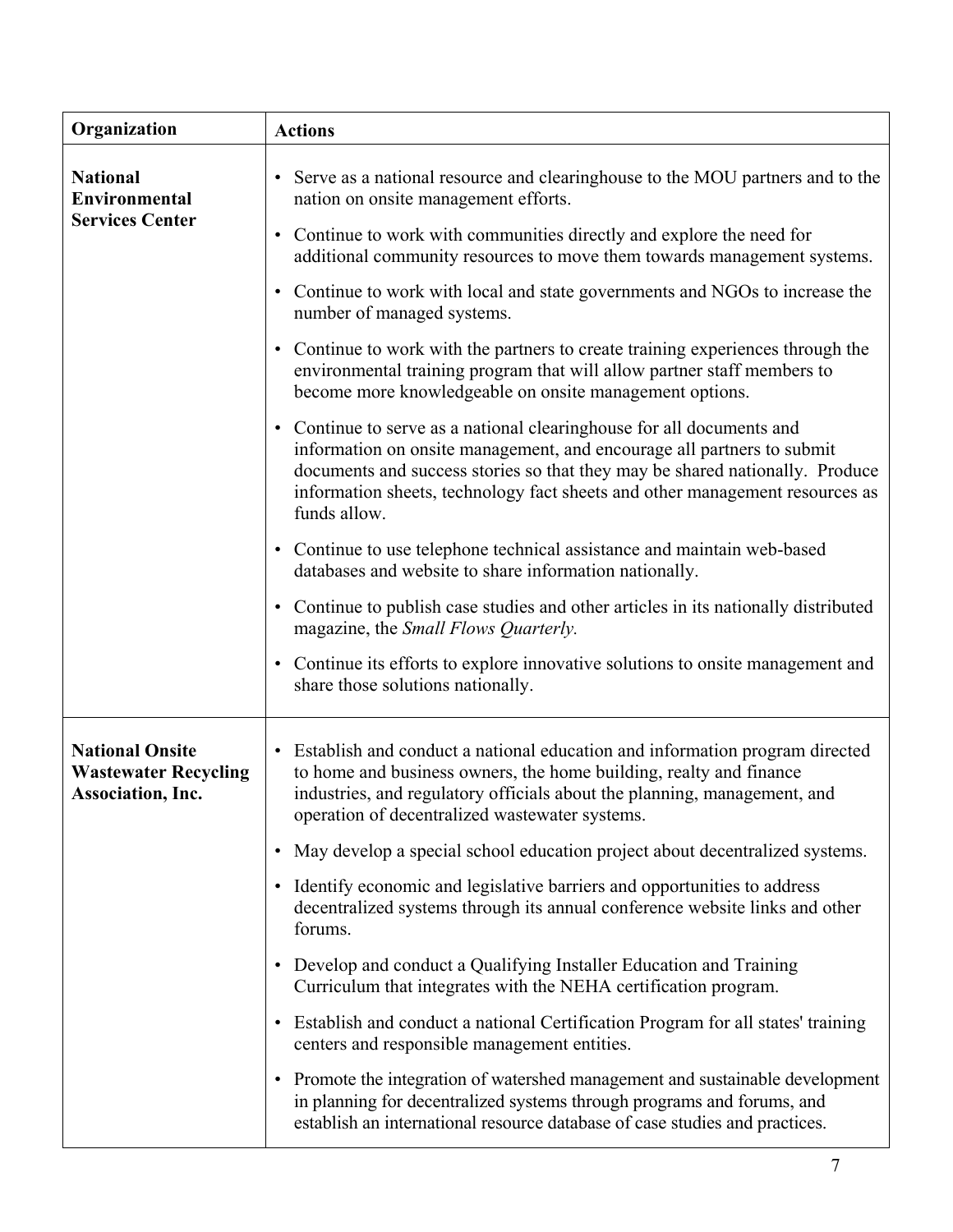| Organization                                                                                        | <b>Actions</b>                                                                                                                                                                                                                                                       |
|-----------------------------------------------------------------------------------------------------|----------------------------------------------------------------------------------------------------------------------------------------------------------------------------------------------------------------------------------------------------------------------|
| <b>National Onsite</b><br><b>Wastewater Recycling</b><br>Association, Inc.<br>(cont <sup>3</sup> d) | Continue providing a national resource directory of industry products,<br>$\bullet$<br>services and management practices through its website online locator.                                                                                                         |
|                                                                                                     | Continue to advocate State requirements for continuing education units,<br>$\bullet$<br>practitioner certification and the use of performance base codes through<br>legislation and education forums.                                                                |
|                                                                                                     | Establish a national standard for providing continuing education units for<br>$\bullet$<br>onsite industry programs.                                                                                                                                                 |
|                                                                                                     | • Continue its leadership role in providing technical education materials and<br>training programs for onsite industry practitioners, professionals and<br>regulatory officials.                                                                                     |
|                                                                                                     | Establish a national training program for regulators, planning and<br>$\bullet$<br>environmental professionals on the application and use of performance codes.                                                                                                      |
|                                                                                                     | Produce professional standards and practices that advance the credibility of<br>$\bullet$<br>technology within the decentralized industry.                                                                                                                           |
| <b>Rural Community</b><br><b>Assistance</b><br>Partnership, Inc.                                    | Provide onsite technical, managerial, and financial management assistance to<br>$\bullet$<br>rural and tribal communities.                                                                                                                                           |
|                                                                                                     | Provide for training workshops on decentralized wastewater technologies and<br>$\bullet$<br>management strategies.                                                                                                                                                   |
|                                                                                                     | Encourage technical assistance providers to obtain specialized training on<br>$\bullet$<br>wastewater and decentralized treatment topics.                                                                                                                            |
|                                                                                                     | Coordinate efforts with EPA, outreach partners, and other private and public<br>$\bullet$<br>organizations working on rural wastewater issues to encourage adoption of<br>national voluntary standards for management of onsite/decentralized<br>wastewater systems. |
|                                                                                                     | Identify communities in need of decentralized alternatives and management<br>$\bullet$<br>programs, or communities that are interested in developing them.                                                                                                           |
|                                                                                                     | Identify experts who can help with specific decentralized wastewater<br>$\bullet$<br>management issues.                                                                                                                                                              |
| <b>Water Environment</b><br>Federation                                                              | Sponsor workshops, conferences, training courses, and seminars.<br>$\bullet$<br>Perform outreach efforts through publications, newsletters.<br>$\bullet$                                                                                                             |